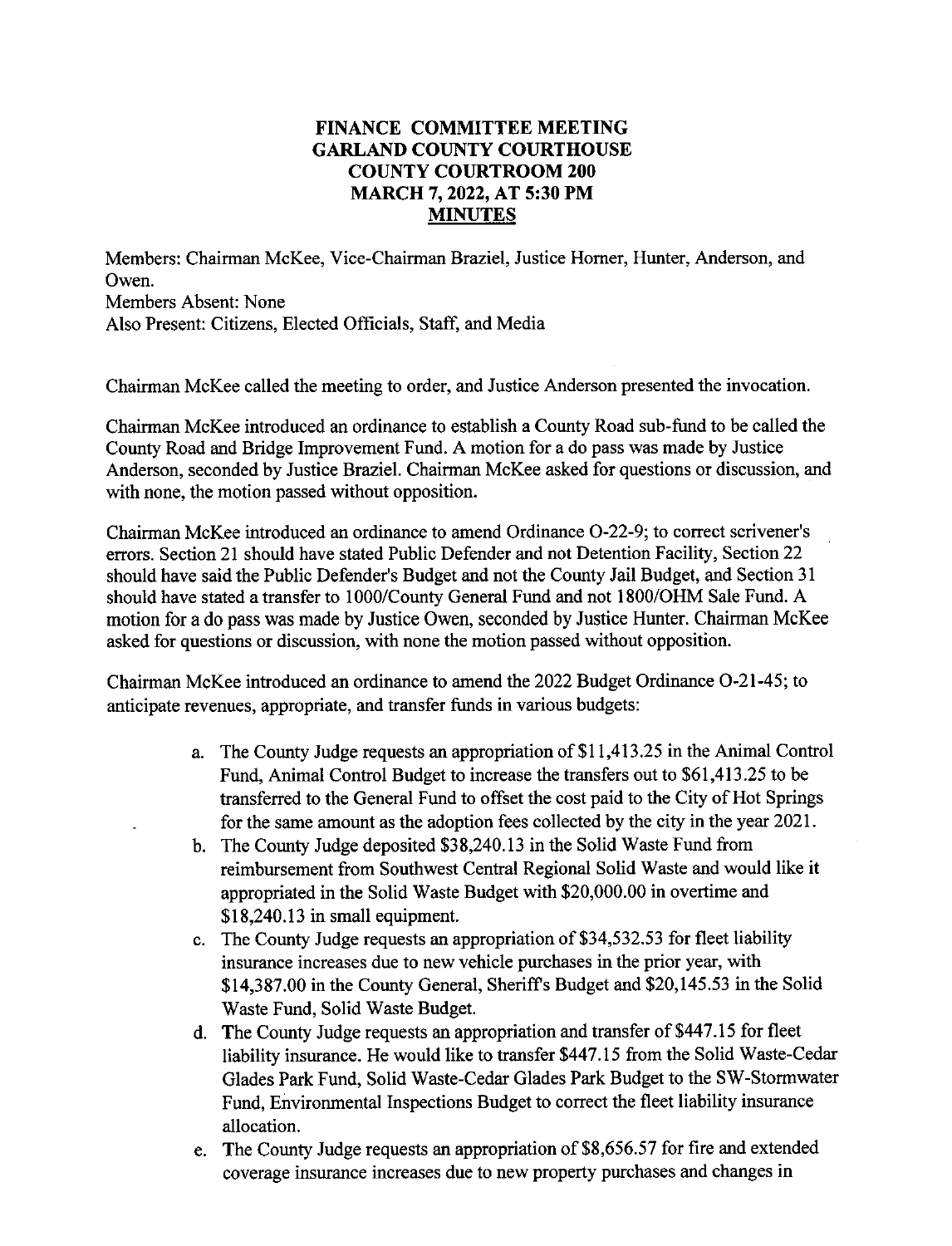values in the prior year, with \$3,525.15 in the County General, General Services Budget; \$1,183.29 County General Fund, District Court Building Expenses Budget; \$1,192.01 County General Fund, Juvenile Court Building Expenses Budget; \$788.26 County General Fund, Assessor's Budget; \$788.26 County General Fund, Tax Collector's Budget; \$779.12 Solid Waste Fund, Solid Waste Budget; \$200.24 County General Fund, Office of Emergency Management Budget; and \$200.24 Emergency 911 Fund, Emergency 911 Budget.

f. The County Judge requests an appropriation of \$737.82 in the County General Fund, Coroner's Budget to add certification pay for a Deputy Coroner that meets the requirements in Ordinance 0-21-40.

A motion for a do pass was made by Justice Owen, seconded by Justice Raney. Chairman McKee asked for questions or discussion, with none the motion passed without opposition.

- 2. Chairman McKee introduced an ordinance to amend the 2022 Budget Ordinance 0-21-45; to anticipate revenues, appropriate, and transfer funds in various budgets:
	- a. The Sheriff requests \$643.33 be brought forward in the Bulletproof Vest Grant Fund, beginning balance anticipated revenue and appropriation made in the Sheriffs Budget.
	- b. The Sheriff requests \$35,797.75 be brought forward in the Selective Traffic Enforcement Program (STEP) Fund beginning balance anticipated revenue and appropriation made in the Sheriffs Budget.
	- c. The Sheriff requests \$1,180.00 be brought forward in the Justice Assistance Grant (JAG) Fund beginning balance anticipated revenue and appropriation made in the Sheriffs Budget.
	- d. The Sheriff requests \$24,191.69 be brought forward in the Comprehensive Opioid Abuse Program (COAP) Fund, beginning balance anticipated revenue and appropriation made in the Sheriffs Budget.
	- e. The Sheriff has been awarded a Project Safe Neighborhoods Grant that is reimbursable and will require an appropriation/transfer of \$16,500.00 from the Ouachita Memorial Hospital (OMH) Sale Fund.
	- f. The Sheriff requests \$16,274.00 be brought forward in the Juvenile Grant-In-Aid Fund, beginning balance anticipated revenue and appropriation made in the Juvenile Detention Budget.
	- g. The Circuit Court Division II Juvenile Judge has been awarded a Juvenile Accountability Court Grant that is reimbursable and will require an appropriation/transfer of \$3,575.20 from the Ouachita Memorial Hospital (OMH) Sale Fund.

Justice Raney made a motion with a correction. The ordinance indicated 0-20-45, and it should have stated 0-21-45. Justice Owen seconded. Chairman McKee asked for questions or discussion, and with none, the motion passed without opposition.

Chairman McKee introduced Gary Troutman, President of the Hot Springs Metro Partnership. Mr. Troutman gave his report on the economic development in the County. A motion for a do